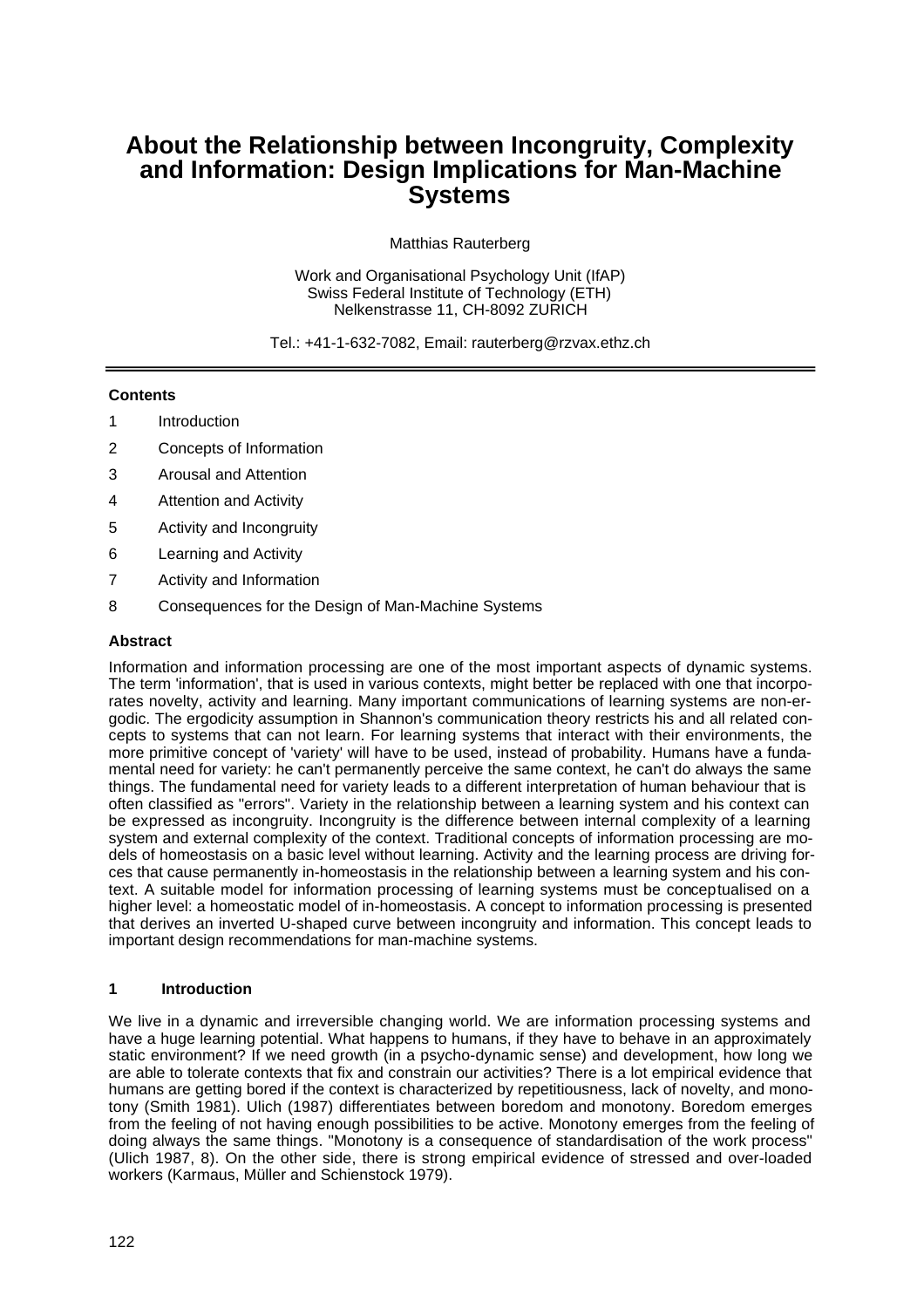We have to realize and to accept that humans do not stop learning after end of school. We are compelled to learn and to make experiences our whole life. Human information processing can not be independent of this life-long learning processes. In this sense, humans are open systems. In his law of requisite variety Asby (1958) pointed out, that for a given state of the environment, an open system has to be able to respond adaptively, otherwise the adaptability and the ability of the system to survive is reduced. A learning system, without input or with constant input, either decays or (in the best case) remains the same. Learning and the need for variety implies, that with constant input variety the requisite variety of the system tends to decay over time. This is a strong argument against 'one best way' solutions in work design on a structural level (see also Ulich 1987).

## **2 Concepts of Information**

We can find in the literature different interpretations of the term 'information' (see Table 1). Several approaches from different point of views are done to clarify 'information' (e.g., TopsØe 1974, Dörner 1979, Völz 1991). If we try to apply information theory to human behaviour, then we have to integrate activity, perception, and learning. In this proposal we are looking for an interpretation of 'information', which is compatible with concepts of activity and learning. Going this way, we hope to avoid the paradox of 'new' information. Information before and after the reception of a message is not the same! Different concepts are introduced in the literature to 'solve' this paradox (see Table 2).

| 1.) Information as a message                | (syntax)    |
|---------------------------------------------|-------------|
| 2.) Information as the meaning of a message | (semantic)  |
| 3.) Information as the effect of a message  | (pragmatic) |
| 4.) Information as a process                |             |
| 5.) Information as knowledge                |             |
| 6.) Information as an entity of the world   |             |
|                                             |             |

Table 1: Survey of six interpretations of 'information' found in the literature.

Streuffert and Streuffert (1978, 105) differentiate between 'information load' (the quantity of information per unit time), 'eucity' (the success component of information), and 'noxity' (the failure component of information). "Where noxity requires taking an action over again, thereby increasing current load by adding action requirements, eucity is likely to decrease load. Irrelevant information will be equivalent to load only with regard to some of the activities in which a person is engaging at the present time" (Streuffert and Streuffert 1978, 105).

| before reception                  | after reception         | Author                |
|-----------------------------------|-------------------------|-----------------------|
| degree of freedom of the decision | content of the decision | HARTLEY 1928          |
| uncertainty                       | certainty               | SHANNON 1949          |
| uncertainty                       | information             | <b>BRILLOUIN 1964</b> |
| potential information             | actual information      | ZUCKER 1974           |
| entropy                           | amount of information   | <b>TOPSØE 1974</b>    |

Table 2: Terms to describe the amount of information of a message before and after reception.

The concept proposed in this paper assumes, that information processing is an interactive concept. We also try to enclose perceptual and behavioural aspects. We suppose further on, that the stimulus effects of the environment (or context) interact with the real or potential complexity of the receiver. The context can be the environment beyond the human skin, the neural stimuli of extremities (e.g., arm and leg movements, motor restlessness), and mental processes like 'daydreaming', etc. We call all perceivable stimuli that are generated inside the system, the 'internal source of stimulation' (see Fig. 1). So, the complexity of the context (CC) is the sum of the environmental complexity (EC) and of the bodily complexity (BC; e.g., measured by the level of arousal). The complexity of the receiver is limited to the internal complexity of his task related memory (MC). At least, we have a human in mind that is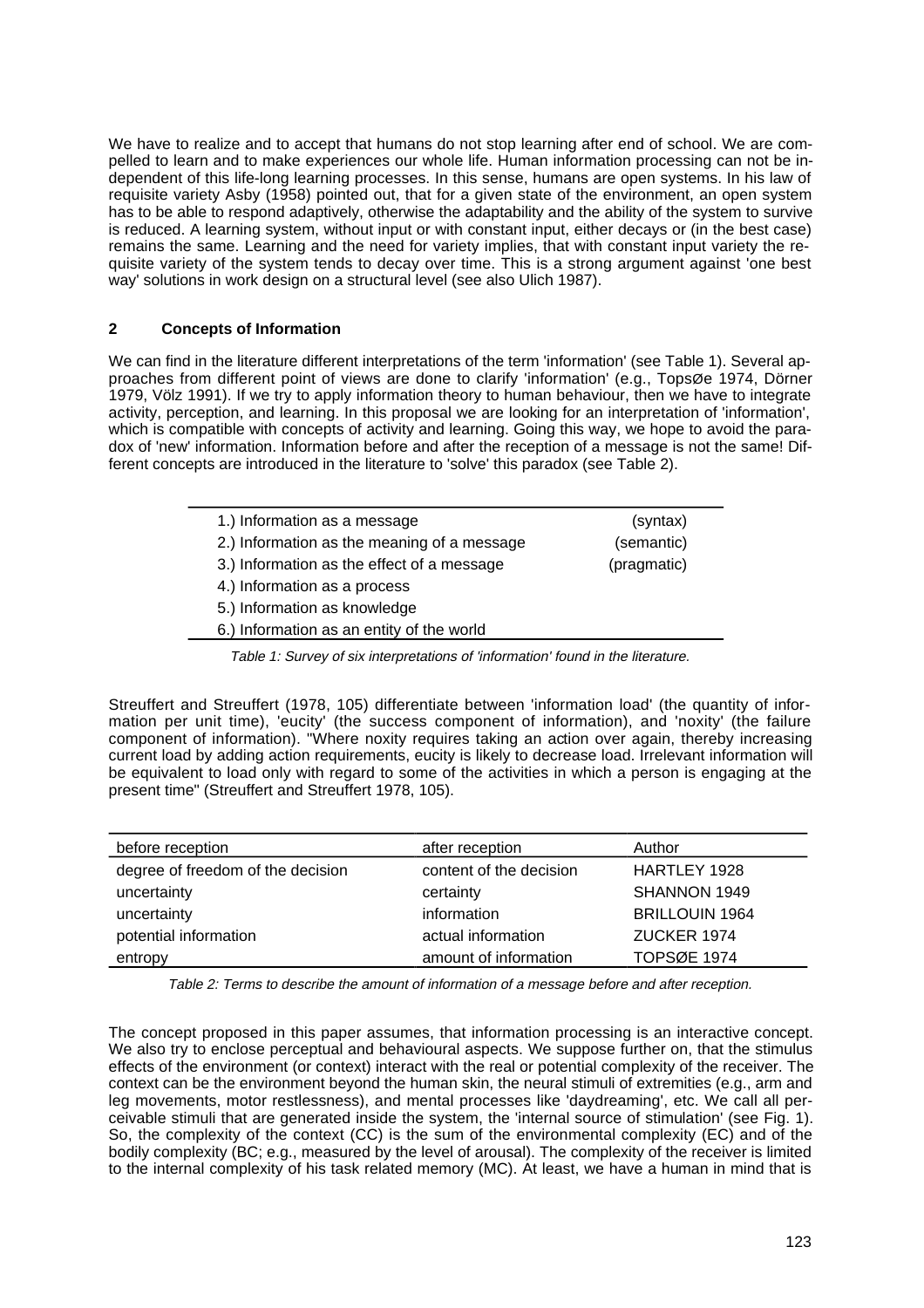motivated to attend to the stimuli and is motivated to respond in some meaningful fashion to the situation of which the stimuli are a part. Attention as one perceptual aspect is closely coupled with arousal.



Fig. 1: Two different sources for perception: the 'input channel' of the context and the 'internal source of stimulation' of the system.

## **3 Arousal and Attention**

The fundamental law that relates performance to arousal is the Yerkes-Dodson law (Yerkes and Dodson 1908). This 'law' stated that the quality of performance on any task is an inverted U-shaped function of arousal, and that the range over which performance improves with increasing arousal varies with task complexity. A simple task needs a higher amount of arousal than a more complex task to reach a maximal quality of performance. We can conclude that there is -- overall at the time -- a limited capacity to handle complexity. The limit is the sum of two parts: (1) the 'external' complexity CC (e.g., a given task complexity EC or a given level of arousal BC); and (2) the internal complexity MC. If the external complexity of the environment EC decreases and the incongruity remains under the individual threshold, then the complexity BC must increase to guarantee optimal quality of task performance. To increase BC, Smith (1981) describes various 'coping' strategies: drugs (e.g., caffeine, nicotine), motor restlessness, daydreaming. So, human perception of 'external' complexity can be affected either by the content of the external 'input channel', or by the content of the 'internal source of stimulation' (see Fig. 1). Now we can very easily relate the typical effects of drugs to three types of intended stimulation: (1) increase of action planning and activity (e.g., cocaine), (2) increase the internal stimulation (e.g., caffeine, nicotine), and (3) increase the perceptual range of the input channel (e.g., LSD).

On one side, the external complexity EC of the context can be increased through activity: exploration, response variability, and -- as last possibility -- withdrawal from boring situation. On the other side, Dörner et al (1988) assume that arousal correlates with the whole 'mental set of actual intentions' (MSI). If this assumption is correct, then we deduce that the complexity of MSI is an important part of BC. Stress through 'informational' overload is the increase of BC caused by the enhancement of MSI complexity.

The empirical evidence reviewed in Kahneman (1973, 28-42) suggests that a state of high arousal is associated with the following effects: "(1) narrowing of attention; (2) increased lability of attention; (3) difficulties in controlling attention by fine discriminations; and (4) systematic changes of strategy in various tasks." Kahneman relates attention only to the external 'input channel' (see Fig. 1). So, if the perceived complexity of the 'internal source of stimulation' (BC) is high (e.g., high arousal), then the perceptual capacity of the contextual 'input channel' (EC) is low (e.g., narrowing of attention, loss of fine discriminations).

On the other side, a state of extremely low arousal may cause: (1) a failure to adopt a task set; (2) a failure in the evaluation of one's performance, resulting in an insufficient adjustment of the investment of capacity to the demands of the task. We will see later, that humans in a state of extremely low arou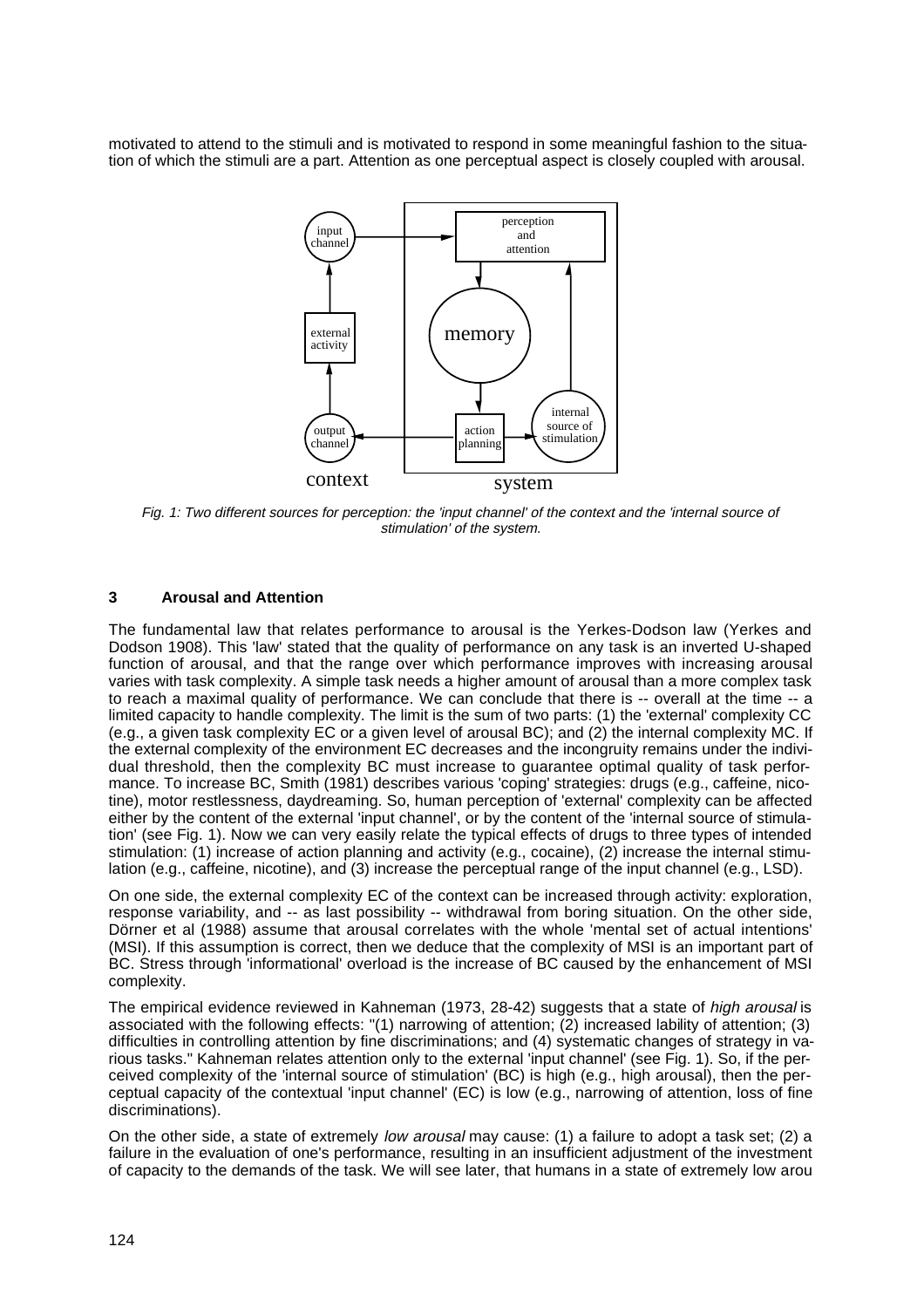sal primarily try to cope with this situation by increasing stimulation (external and/or internal) or, if an increase is not possible, escaping.

## **4 Attention and Activity**

To determine the point of visual attention, several studies measured eye movements. There are much unsolved problems to correlate eye movements with higher psychological processes. But, 'eyes as output' are one of the best empirical sources. Kahneman (1973, 64-65) distinguishes three types of eye movements:

- (1) Spontaneous looking, which is governed by the so-called 'collative' features of stimuli (novelty, complexity, incongruity). Responses to such stimuli are 'enduring dispositions', rooted in the innate tendency to respond to contours, and toward moving objects.
- (2) Task-relevant looking is viewed as an allocation problem. It is a characteristic of the eye in that it has sharp vision at its centre or fovea, while peripheral vision is increasingly less distinct on outwards. Parafoveal vision is very sensitive to movements. Sharp vision occurs in sequential glances. The problem of where next to look is resolved through the interaction of task constraints and the visual context.
- (3) Looking is a function of the changing orientation of thought. Eye movements of this type seem to reflect the overall transitions between stages of thought, even when the location, where the human is looking, cannot possibly offer any 'new' information. The eye movements during thought seem somehow to be related to the balance of activity between the two hemispheres, the rate of mental activity generally.
	- 1.) Basic information-processing mechanisms, e.g., mechanisms governing the transfer of information from short-term memory storage to more permanent storage and comparisons of percepts with short- or long-term memory or expectancies derived therefrom.
	- 2.) The *orienting response*, which involves information-processing mechanisms *plus* motor and physiological components such as changes in heart rate.
	- 3.) Relatively prolonged direction of the receptors toward a source of stimulation (e.g., looking, listening, touching), which very likely involves the preceding processes plus motivational components such as those frequently denoted by terms like curiosity, boredom, monotony, aesthetic pleasantness.
	- 4.) Locomotor exploration, which again involves the preceding but includes in addition the active movement of the organism toward a source of stimulation.
	- 5.) Manipulatory or investigatory behaviour, which includes as a further component the effecting of some sort of change in the environment.
	- 6.) Integrated sequences of the above, e.g., play in young organisms and various forms of artistic enterprise.

Table 3: Survey of activities classified along the dimension of "response-complexity" (from Brown & Gregory 1968, 810-811).

Brown and Gregory (1968, 810) concluded from their experimental results for attentional responses of humans to visual patterns, "that time spent viewing non-representational patterns: (a) increases as complexity, and especially the amount of contour defining the pattern, increases; and (b) roughly describes an inverted U-shaped function with increasing amounts of 'information' (a term which might better be replaced with one which incorporates novelty and related concepts with information-theoretic concepts), with the course and peak of the function being governed by the point(s) at which the observer alters the 'level of exactness' at which he abstracts the information."

The range of perceivable stimuli is divided into three parts: known structures and stimuli (KS), new structures and stimuli that are -- actually or potentially -- perceivable (NS), and unknown stimuli that are unknown and therefor not perceivable (US; see Fig. 2). At the moment it is unclear, how to get the dividing line between NS and US. The dividing line depends probably on the stored knowledge and learning strategies. What happens, if practice and learning increase KS by chunking? If we assume, that KS plus NS is about constant and KS increases over time, then NS must decrease. This seems to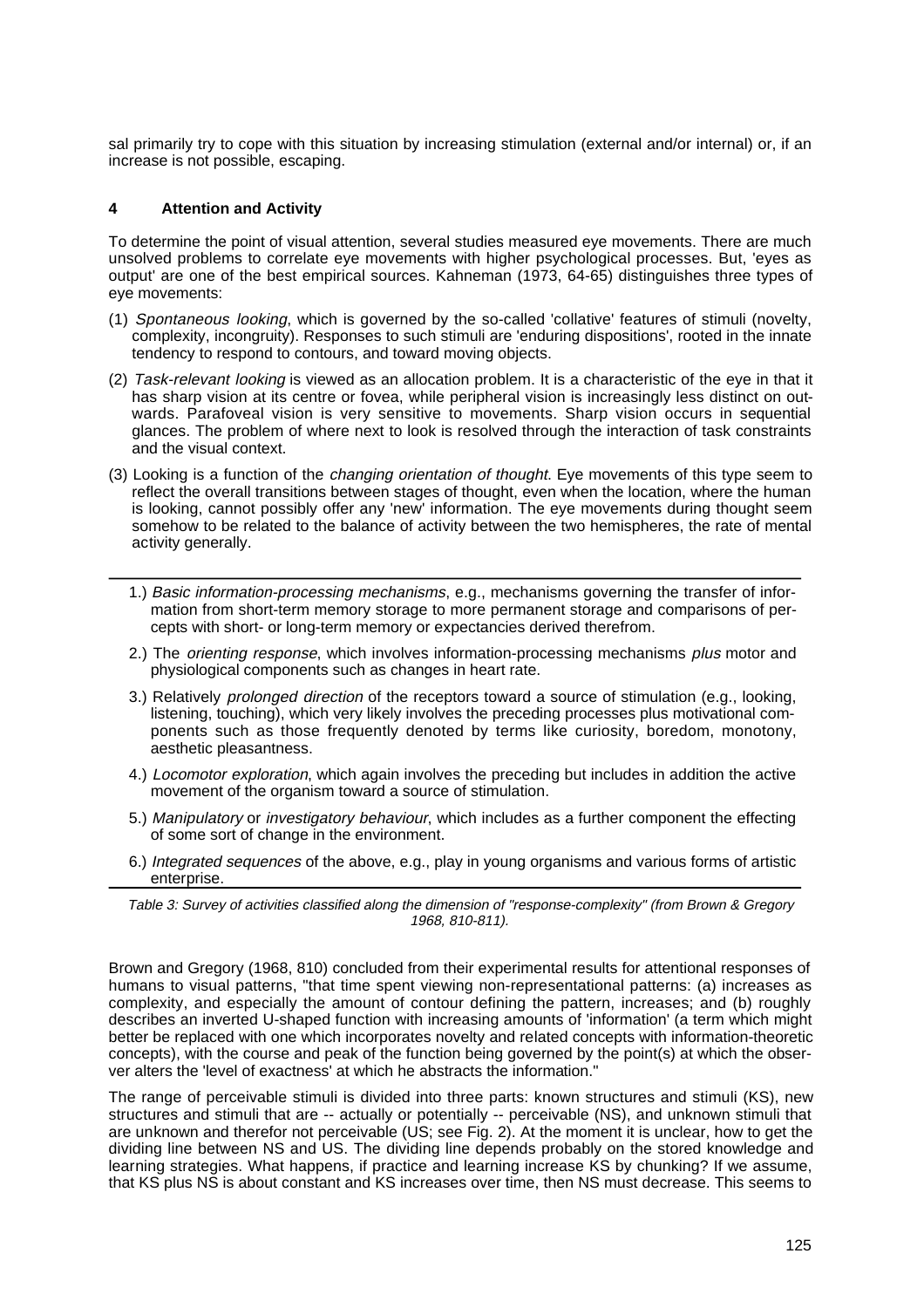be not very attractive, even if this can sometimes happen. Perceptual chunking means to reduce complexity in NS and to increase complexity in KS. We call the range of KS plus NS the 'openness to the whole context': the perceptual range (PR). The attention controls the selection process of stimuli in PR. An empirically good validated effect runs as follows: the longer you are looking on something, the more you are going into details. The transfer rate from NS to KS is probably correlated with the learning rate.

Neisser (1976) distinguish between 'available information' and 'potential available information'. It is unclear, which mapping to our three parts is correct: (1) 'available information' is KS plus NS, and 'potential available information' is US, or (2) 'available information' is only KS, and 'potential available information' is NS plus US. The most interesting question is: how the transfer from US to NS looks? One possible answer is behavioural activity based on exploration or on supervised learning and training.

Attention depends strongly on our experience with the situation. Card (1982) could show that in mancomputer interaction users form perceptual chunks as a result of practice. The same results are reported by Furst (1971). Möckl and Heemsoth (1984) proved the hypothesis that the degree of knowledge about a biological motion pattern (shot putting) determines the location of eye fixations. They found that the mean number of fixations at points with maximal information increased with increasing knowledge about the motion pattern. Points of maximal information were defined by an extra group of experts (coaches) about the performance of the motion. Thomas and Lansdown (1963) could show that radiologists have a more specific fixation pattern looking at a radiology picture than to unknown ink blots.

From these empirical results we can derive two possible conclusions: (1) the amount of socialisation and experience is negatively correlated with openness to the whole context; or, (2) the amount of socialisation and experience reduces complexity of new stimuli (NS) through chunking to keep the rest of the perceptual range (PR) free for new and unknown stimuli. Following the last interpretation we can say that humans are self optimising systems, which try to adapt to the context (Helson 1964). The different attractors for optima are constrained by the various kinds of contexts: culture, organisation, task (see Bainbridge 1994), and parts of our psycho-physiological and mental structure. The context determines what is important and what not, and where to turn attention to.



Fig. 2: The three parts of the context that relate to perception: known structures (KS), new structures (NS), and unknown structures (US).

In this paper we replace in a first step the term 'information' with the term 'incongruity' to incorporate novelty and other related concepts. Our second step is to define incongruity with complexity. Finally we present a suggestive relationship between incongruity and information based on behavioural activities.

## **5 Activity and Incongruity**

Investigators of novelty assume, that living systems (like mammals, especially humans) are motivated by an information seeking behaviour. In situations, which are characterized by sensory deprivation, humans are intrinsically looking for stimulation. They increase the complexity of the context or the per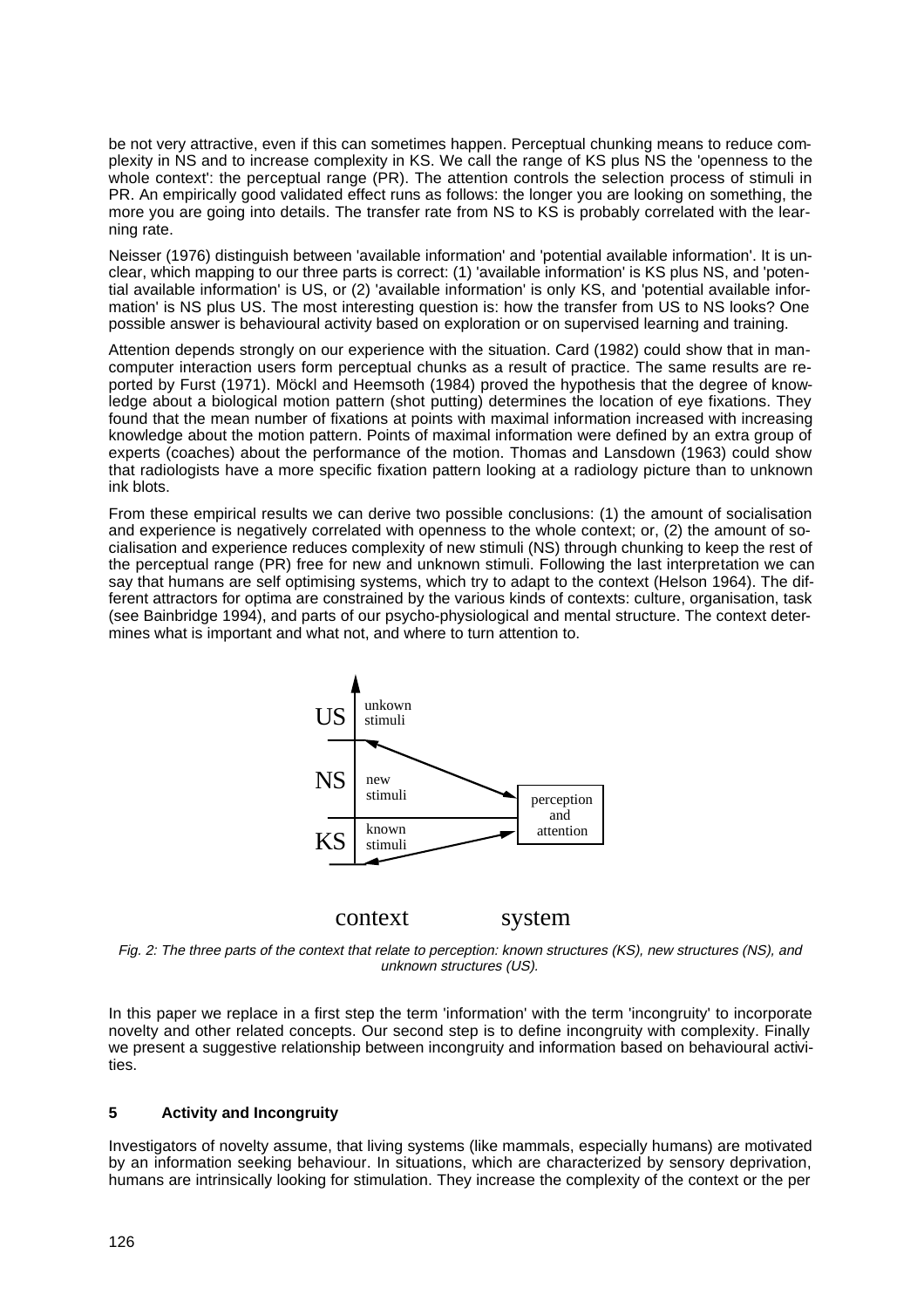ception of it. On the other side, humans try to avoid situations with a high amount of stimulation, dissonance, or stress. Hunt (1963) designated this amount of increased complexity as 'incongruity'.

If the complexity of the mental model MC is less complex than the complexity of the context CC, then humans try to optimise this positive incongruity. Seeking and explorative behaviour starts, when the positive incongruity sinks below an individual threshold or changes to negative incongruity (deprivation). Behaviour of avoidance can be observed, when the positive incongruity exceeds an individual threshold (dissonance, stimulation overflow). Most of daily situations can be characterised by a certain degree of positive incongruity.

We shift the semantic and theoretic problems from incongruity to complexity. Doing this, we can define incongruity in a more precise way. Incongruity is the difference of internal and external complexity (see Fig. 3). Now we have to look for a good definition of complexity (see the discussion in Rauterberg  $1992$ ).



Fig. 3. The difference between the complexity of the mental model and the complexity of the context is called incongruity.

In man-computer interaction we are able to measure the complexity of human behaviour (e.g., explorative activities; see Rauterberg 1993). With some plausible assumptions we are also able to estimate the complexity of users' mental model (see Rauterberg 1992). The complexity of the context (the internal structure of the interactive software) can be measured. The next step is to look -- from the users' point of view -- for a good measure for the complexity of the *perceived* context. This problem is difficult, because we have to differentiate between the pre-structured part of perception based on learned mental schema (KS) and the unstructured and not predictable part, which enable the human to integrate new aspects into the stored knowledge (US). Attention and learning influences directly the shift from US to KS.

#### **6 Learning and Activity**

Learning is a permanent process that changes our long-term knowledge base in an irreversible way. The structure of our long-term memory changes to more complexity and higher abstraction. Bateson (1972) developed a hierarchical concept of four different learning categories that reflects different levels of abstraction. The basic idea of Bateson's concept is that the variety on one level can be reduced to the invariant structure. This invariant structure forms the next higher, more abstract level of learning. Learning implies abstraction. Humans under non standardised and fixed conditions evolve during their lifetime very abstract invariants. This fact is the basis of wisdom of old humans. Actual research is done under the topic of 'meta-cognition' and 'meta-learning' (Weinert and Kluwe 1984). Learning as a driving force for irreversible developments is the most underestimated factor in human behaviour, especially in the work and organisational context.

Neisser (1976) was one of the first researcher, who tried to integrate activity, perception, and learning. He emphasised that human experience depends on the stored mental schema, which guide explorative behaviour and the perception of external context. Learning increases constantly the complexity of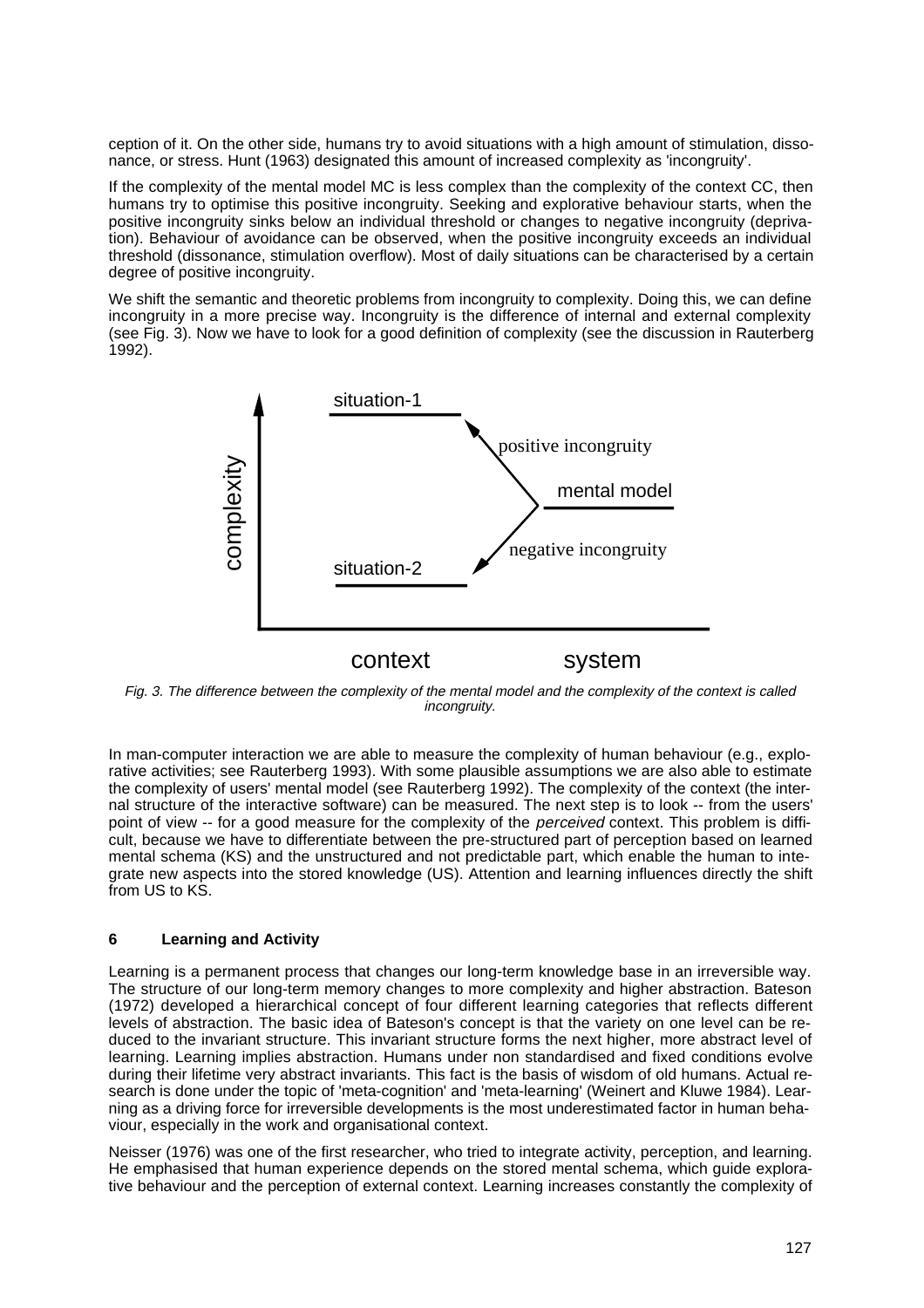the mental model. This is an irreversible process. One consequence is, that the contextual complexity must increase appropriately to fit the human needs for optimal variety.



Fig. 4: The perceptual cycle (Neisser 1976, 21).

The empirical results in Rauterberg (1993) indicate, that the complexity of the observable behaviour of novices is larger than the complexity of experts. We concluded that the behavioural complexity is negatively correlated with the complexity of the underlying mental model. Thus it is possible to estimate the cognitive complexity based on the measurement of the behavioural complexity, the measurement of the system complexity and the measurement of the task complexity (for a more detailed discussion see Rauterberg 1992).

## **7 Activity and Information**

Weizsäcker (1974) differentiated the concept of 'information' into two aspects: 'Singularity of the first time', and 'confirmation and redundancy'. For both aspects we can find two different research traditions in psychology: (1) novelty and curiosity (Berlyne 1960, Hunt 1963, Voss and Keller 1981), and (2) dissonance theory (Festinger 1957, Irle 1975, Frey 1981). Both research tracks are only loose coupled till today.

A context with sensory deprivation has not enough positive incongruity or even negative incongruity. On one side, a human will leave a context with very low incongruity (to little difference to context complexity), and on the other side with very high incongruity (to much context complexity; see Fig. 5). In between we have the range of positive emotions with behaviour, which increase novelty on one side, and on the other side that increase confirmation and redundancy, or reduce dissonance, resp.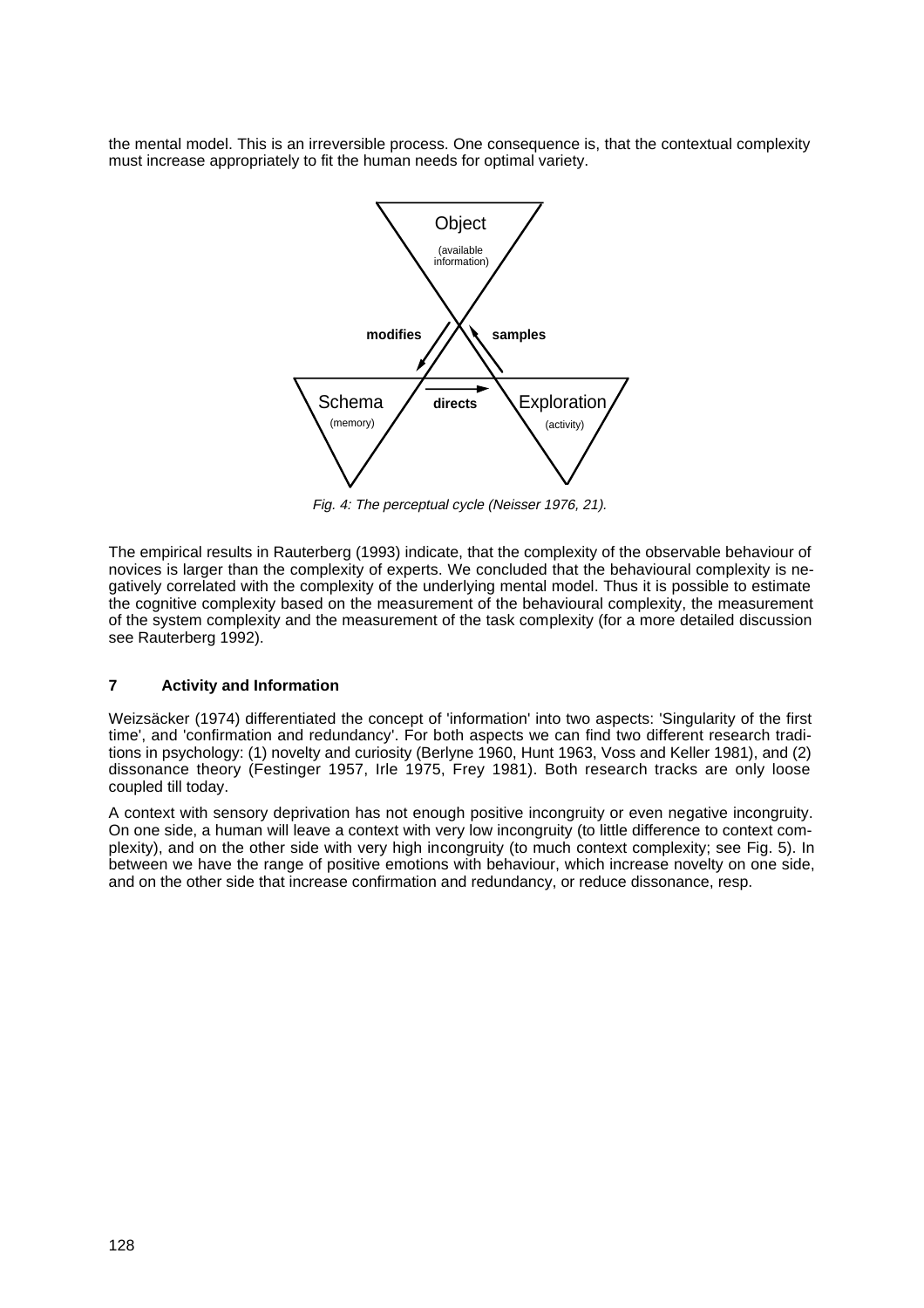

Fig. 5: The coherence between positive incongruity, emotions and observable behaviour (see also Streuffert & Streuffert 1978, 201).



Fig. 6: The summarised coherence between positive incongruity and information.

Paritsis and Steward (1983) considered that the needs of "Natural Intelligent Systems" for information and variety can change according to the rate of their satisfaction. They argue that humans are seeking satisfaction and development, and that there is a need for information and variety, which facilitate development. This need for variety and the relationship to satisfaction is also valid in work contexts. "The most common source of interest is variety" (Walker and Marriott 1951, 182). Paritsis (1992) suggests that there is an optimum variety, which maximises the rate of development and evolution. Ulich (1974) expects the same relationship between task complexity and the efficiency of work. In particular for a given human, context and time is an optimum variety (and information) in the context, "which is a) as low to enable the organism to be adapted on the basis of its requisite variety, b) as high to allow and induce development, c) at the same time does not produce overload or under-load stress" (Paritsis 1992, 35).

Overall we assume a reverse u-curve as the summarised coherence between incongruity and information (see Fig. 6). If a human has to behave for a while in a total fixed and stabile context and he has a normal learning rate, then he must start to increase the incongruity. This can be done on two different ways: (1) increasing the complexity of the context or the perception of it, and/or (2) reducing the complexity of the mental model. Way (2) implies the possibility of 'forgetting' (decrease learning rate) or the manipulation of the perception mechanisms (suppression).

In an under-load situation we can conclude that operators try to increase their activities (see Table 3). If the sensory stimulation is too low and can not be increased in some other way (e.g., watching television or video), then operators tend to show locomotor exploration, manipulatory or investigatory beha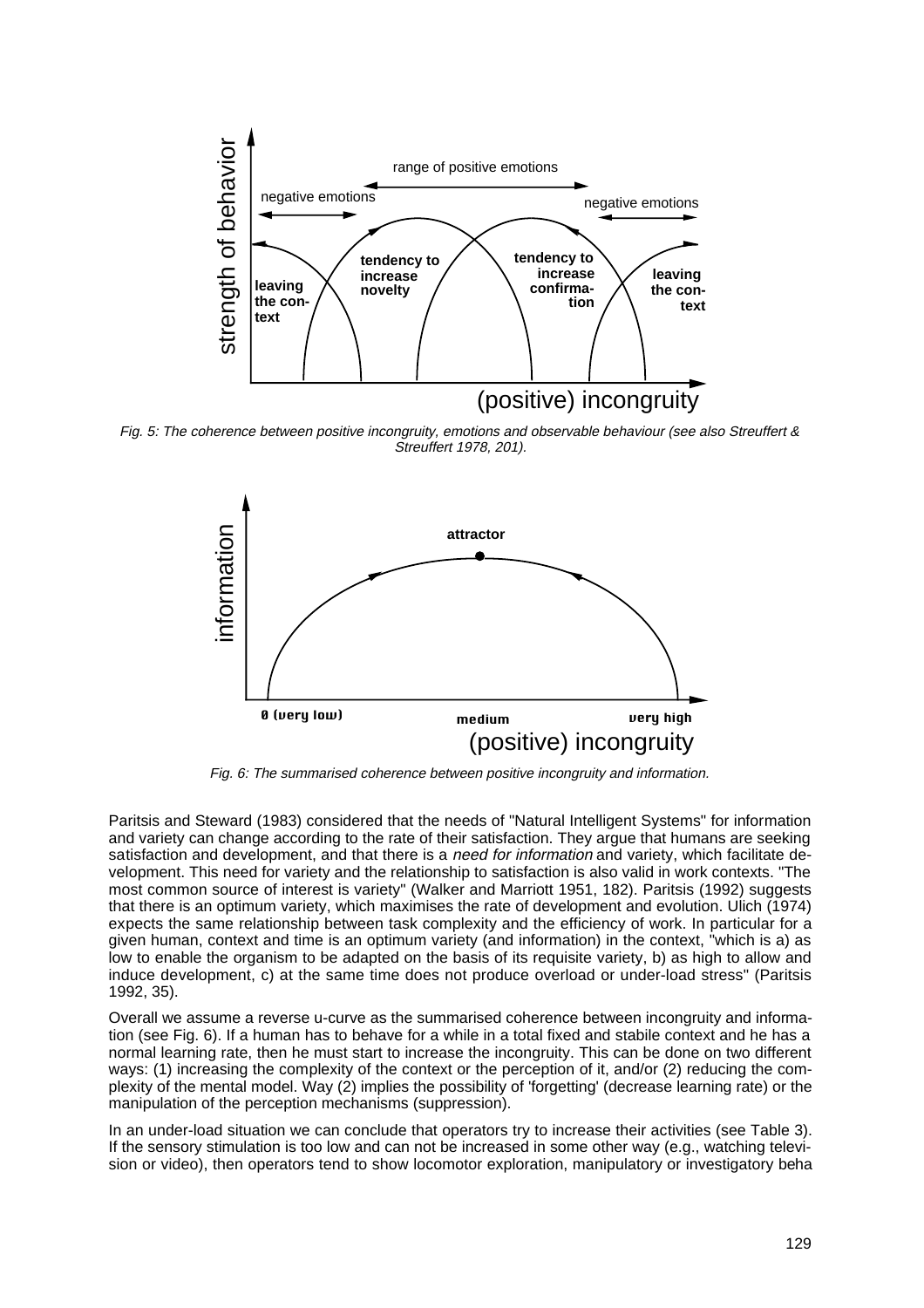viour (e.g., playing games). Task related actions, that could be classified as errors, are sometimes a subconscious, but a high rational strategy to increase external complexity.

In an over-load situation we can conclude that operators try to reduce their activities. The results of Moray and Rotenberg (1989, 1337) suggest "that operators prefer to work only one fault at a time and that this 'cognitive lock-up' hinders recognition of further faults."

#### **8 Consequences for the Design of Man-Machine Systems**

Bainbridge (1982) describes very clearly the problems arising when an operator has to take over a complex process during a monitoring task (the vigilance problem). To take-over process control is especially problematic when the system runs into an unknown state. Training in a simulator is one possible consequence, better is permanent on-line control in the real process. High skilled operators tend to lose the potential to be aware of the whole process. They need a special qualification to get open minded.

Boreham (1993, personal communication) described the different reactions of nurses and high qualified physicians in a monitoring task during anaesthetisation. Humans with lower cognitive complexity (e.g., nurses) are more able to be satisfied informational in a context with constant variety than humans with higher cognitive complexity (e.g., physicians). The optimal incongruity level depends on the complexity of the cognitive structure. If incongruity is too low, then humans try to increase the contextual complexity. This perspective allows us to have an alternative interpretation of human 'failures' in inescapable situations with information under-load (e.g., process monitoring in a steady-state). To increase the signal rate of the machine system artificially is not an appropriate design strategy for manmachine systems (Bainbridge 1982, 154). Job rotation and job enrichment can help to reduce information under-load, but not for a long time. Depending on the learning rate of the worker, we have to be aware of the monotony problematic.

The best solution is to involve the worker in the task solving process, especially when the task is a 'complete task' (Ulich et al 1992). Operators should have on-line control over the real process (Bainbridge 1982). Ulich (1983) formulated a global principle: differential and dynamic work design. There is no fixed 'one best way' for task solving processes. To satisfy the human need for variety (and optimal information) the work system must be flexible and individualisable. Following Ulich's dynamic work design principle we have to increase continuously -- but not abrupt (as in alarm situations) -- the task and context variability over time. Of course, this demand leads to difficulties in complex system design. But, neglecting this demand we run directly into most of the ironies described by Bainbridge (1982).

#### **References**

- **Ashby, R.W.** (1958): Requisite variety and its implications for the control of complex systems. Cybernetica, 1(2), p. 83-99.
- **Bainbridge, L.** (1982): Ironies of Automation; in: G. Johannsen & J.E. Rijnsdorp (eds.): Analysis, Design, and Evaluation of Man-Machine Systems. (International Federation of Automation Control, p. 151-157), Düsseldorf: VDI/VDE.
- **Bainbridge, L.** (1994): Introduction to extent of 'Context'. (in this Proceedings).
- **Bateson, G.** (1972): Steps to an Ecology of Mind. New York: Chandler Publ.
- **Berlyne, D.E.** (1960): Conflict, arousal, and curiosity. New York: McGraw Hill.
- **Brillouin, L.** (1964): Scientific Uncertainty and Information. New York London: Academic Press.
- **Brown, L.T. & Gregory, L.P.** (1968): Attentional Response of Humans and Squirrel Monkeys to Visual Patterns: final studies and resume. Perceptual and Motor Skills, 27(3), p. 787-814.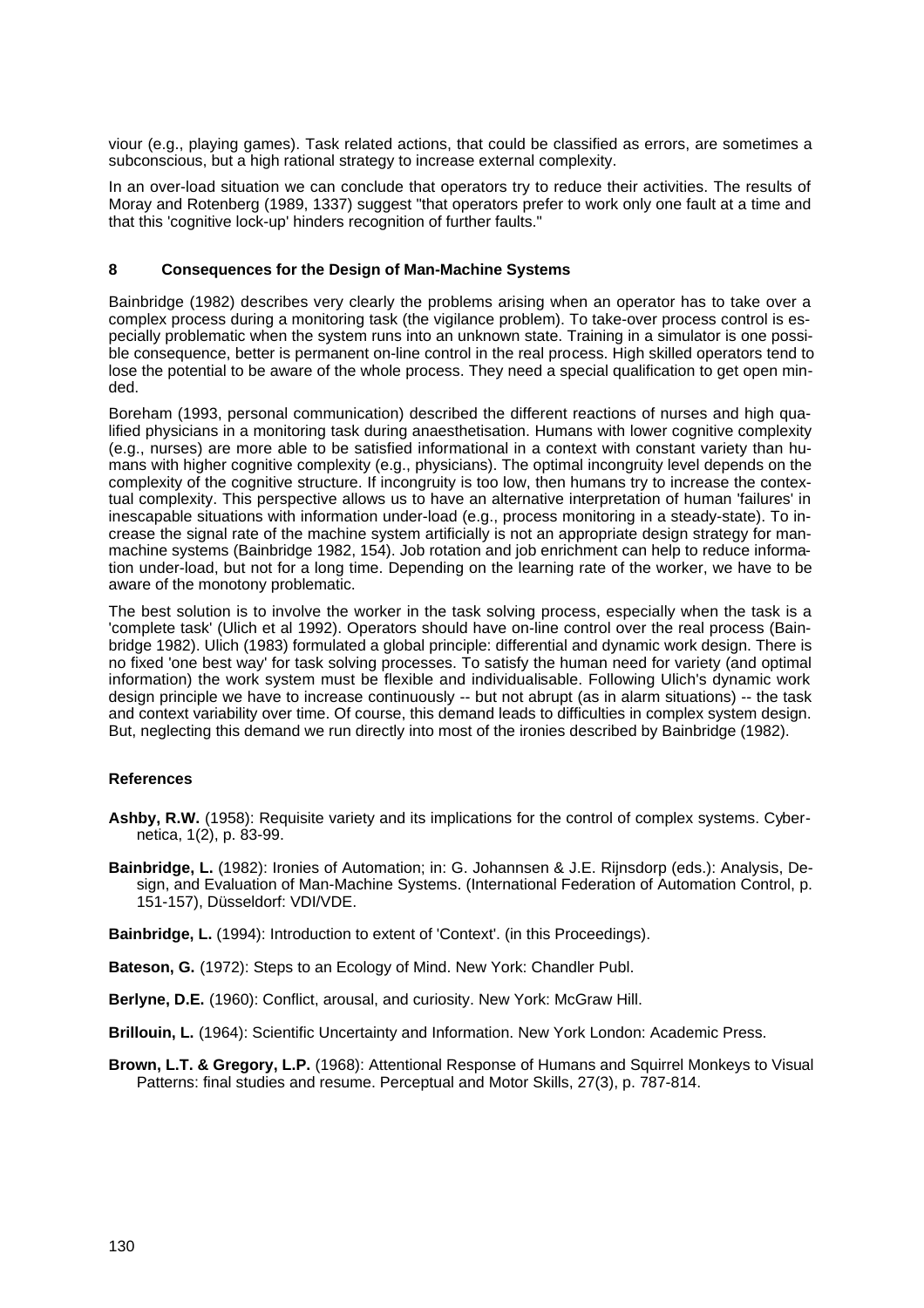- **Card, S.K.** (1982): User Perceptual Mechanisms in the Search of Computer Command Menus. Human Factors in Computer Systems, (Proceedings, March 15-17, 1982, Gaithersburg, Maryland, USA; p. 190-196), New York: ACM.
- **Dörner, D.** (1979): Problemlösen als Informationsverarbeitung. Stuttgart: Kohlhammer.
- **Dörner, D., Schaub, H., Stäudel, T. & Strohschneider, S.** (1988): Ein System zur Handlungsregulation oder – Die Interaktion von Emotion, Kognition und Motivation. Sprache & Kognition, 7(4), 217- 232.
- **Festinger, L.A.** (1957): A theory of cognitive dissonance. Stanford: University Press.
- **Furst, C.J.** (1971): Automizing of visual attention. Perception & Psychophysics, 10(2), p. 65-70.
- **Frey, D.** (1981): Informationssuche und Informationsbewertung bei Entscheidungen. Bern Stuttgart Wien: Huber.
- **Hartley, R.V.L.** (1928): Transmission of information. Bell System Technical Journal, 7(3), p. 535-563.
- **Helson, H.** (1964): Adaption-level theory. New York: Harper & Row.
- **Hunt, J.M.V.** (1963): Motivation inherent in information processing and action; in: O.J. HARVEY (ed.): Motivation and social interaction: cognitive determinants. New York: Roland.
- **Irle, M.** (1975): Lehrbuch der Sozialpsychologie. Göttingen Toronto Zürich: Hogrefe.
- **Kahneman, D.** (1973): Attention and Effort. Englewood Cliffs: Prentice-Hall.
- **Karmaus, W., Müller, V. & Schienstock, G.** (1979): Stress in der Arbeitswelt. Köln: Bund Verlag.
- **Moray, N. & Rotenberg, I.** (1989): Fault management in process control: eye movements and action. Ergonomics, 32(11), p. 1319-1342.
- **Neisser, U.** (1976): Cognition and Reality. San Francisco: Freeman.
- **Paritsis, N.** (1992): Towards a law of optimum variety; in: R. Trappl (ed.): Cybernetics and System Research '92 Vol. I. (p. 35-40), Singapore: World Scientific.
- **Paritsis, N. & Steward, D.** (1983): Satisfaction and the development of socio-cultural systems through the control of interactions; in: G. Lasker (ed.): The relations between major problems and system learning Vol. II. Seaside California, Society for General System Research, Intersystems Publ.
- **Rauterberg, M.** (1989): Über das Phänomen "Information"; in: B. Becker (Hrsg.): Zur Terminologie in der Kognitionsforschung. (Arbeitspapiere der Gesellschaft für Mathematik und Datenverarbeitung Nr. 385, p. 219-241), St. AugustIn: GMD.
- **Rauterberg, M.** (1992): A method of a quantitative measurement of cognitive complexity; in: G. van der Veer, M. Tauber, S. Bagnara, and M. Antalovits (eds.): Human-Computer Interaction: Tasks and Organization. (p. 295-307), Roma: CUD.
- **Rauterberg, M.** (1993): AMME: an automatic mental model evaluation to analyze user behaviour traced in a finite, discrete state space; in: L. Bainbridge, D. Lenior & T. van der Schaaf (eds.): Ergonomics, 36(11), p. 1369-1380.
- **Shannon, C.** (1962): The mathematical theory of communication. Urbana.
- **Smith, R.P.** (1981): Boredom: A Review. Human Factors, 23(3), p. 329-340.
- **Streuffert, S. & Streuffert, S.C.** (1978): Behavior in the Complex Environment. New York: John Wiley.